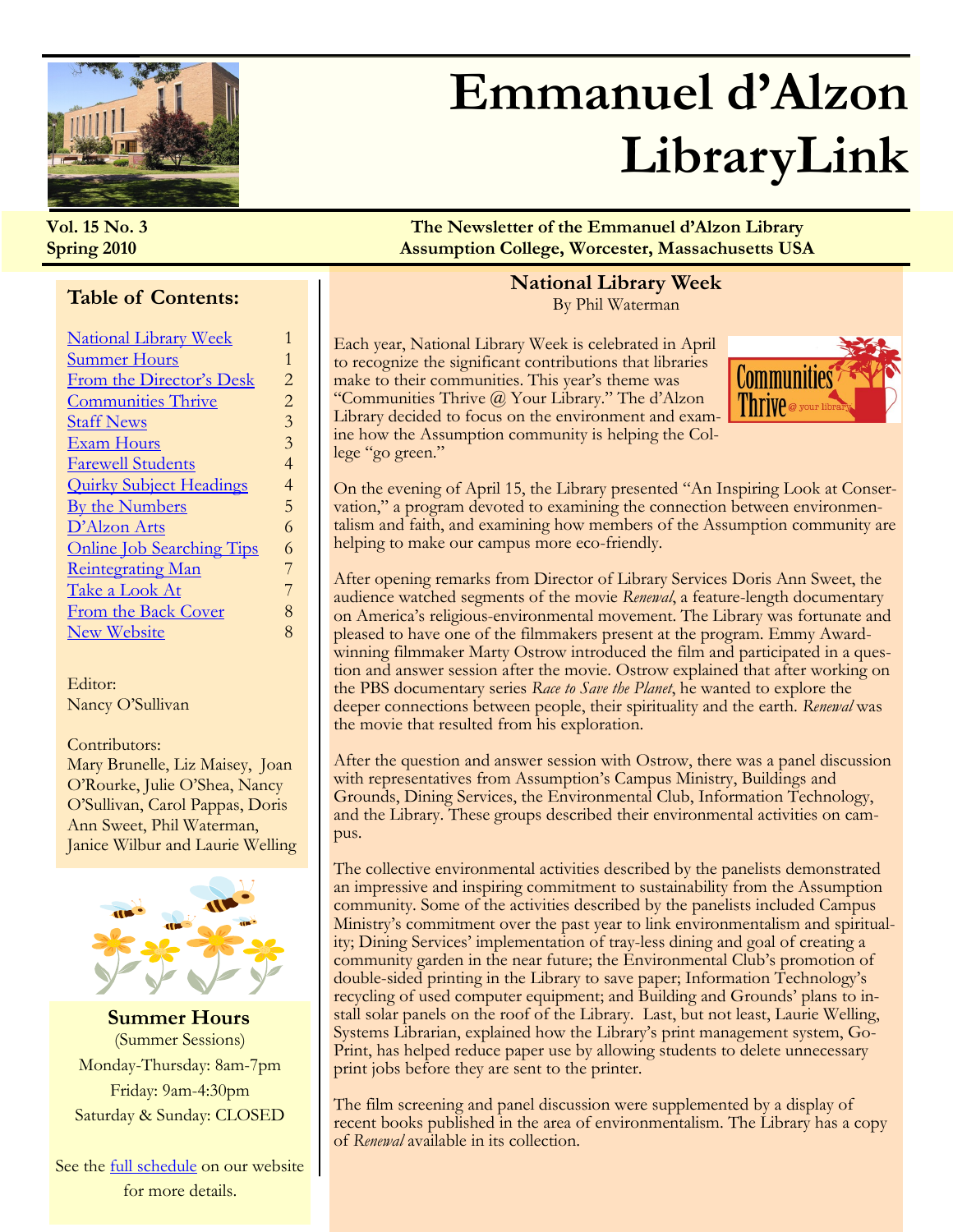#### <span id="page-1-0"></span>**From the Director's Desk**

By Doris Ann Sweet

With the end of the academic year in sight, the d'Alzon Library is busier than ever. Students are studying, meeting to work on group projects, doing research for their individual papers and projects, and using library computers to write papers and carry out other assignments. This seasonal buzz of activity represents our raison d'être, but also, as an intense period of use, provides us with anecdotal information about what our students want and need from the Library. Reference questions sometimes indicate areas where the reference, database or general book collections could be strengthened. Interlibrary loan requests often do the same. Instructions sessions help us understand where and how students look for information.

While interactions with students provide insights into the ways they use library resources and suggest ways our systems could be more intuitive, we are also striving to involve students directly in determining ways their experience using the library and its resources can be improved. An example is an upcoming usability study of the revamped Library website we expect to roll out this summer. Several students will be asked to participate in the study to make sure the site uses language that makes sense to them, highlights the most heavily-used resources, and is easy to navigate.

The Library values input from all of its users, in whatever form that input arrives. Contact me at 508-767-7272 or [dasweet@assumption.edu](mailto:dasweet@assumption.edu) or any member or the Library staff if you have suggestions for library improvements, and certainly if you have any requests for additions to the collections.

### **Communities Thrive @ Your Library: An Inspiring Look at Conservation**

By Carol Pappas

In conjunction with this year's National Library Week event, *Communities Thrive @ Your Library: An Inspiring Look at Conservation*, the d'Alzon Library has purchased several new books about ecology, conservation, and the climate crisis. In **Ecological Intelligence: How Knowing the Hidden Impacts of What We Buy Can Change Everything**, author Daniel Goleman examines the processes involved with creating, transporting, storing and ultimately consuming and disposing of "stuff."

Nobel Laureate Al Gore follows up *An Inconvenient Truth* with his new offering, **Our Choice: A Plan to Solve the Climate Crisis.** He explains how the harnessing of renewable energy sources will solve an entire matrix of global traumas. This new book truly is a catalog for a better world and a practical guide to solar, wind, and geothermal power. In **Slow Death by Rubber Duck: the Secret Danger of Everyday Things** by Rick Smith and Bruce Lourie, the authors explain that the most dangerous pollution comes from commonplace items in our homes and workplaces.

Climatologist James Hansen, censored by the Bush administration, spent decades studying the role fossil fuels play in global warming. He felt compelled to write his first book out of concern about the potentially catastrophic future facing his grandchildren: **Storms of My Grandchildren : The Truth about the Coming Climate Catastrophe and Our Last Chance to Save Humanity**. Steven Solomon's **Water: the Epic Struggle for Wealth, Power, and Civilization** reconstructs the history of civilization in order to show the importance of water in human development.

Theodore Roosevelt is known as the "naturalist president" for his efforts in protecting wildlife and wilderness and for merging preservation and patriotism into an American ideal. In **The Wilderness Warrior**, Douglas Brinkley explores the influences, personal relationships, and frontier adventures that shaped Roosevelt's proto-green views.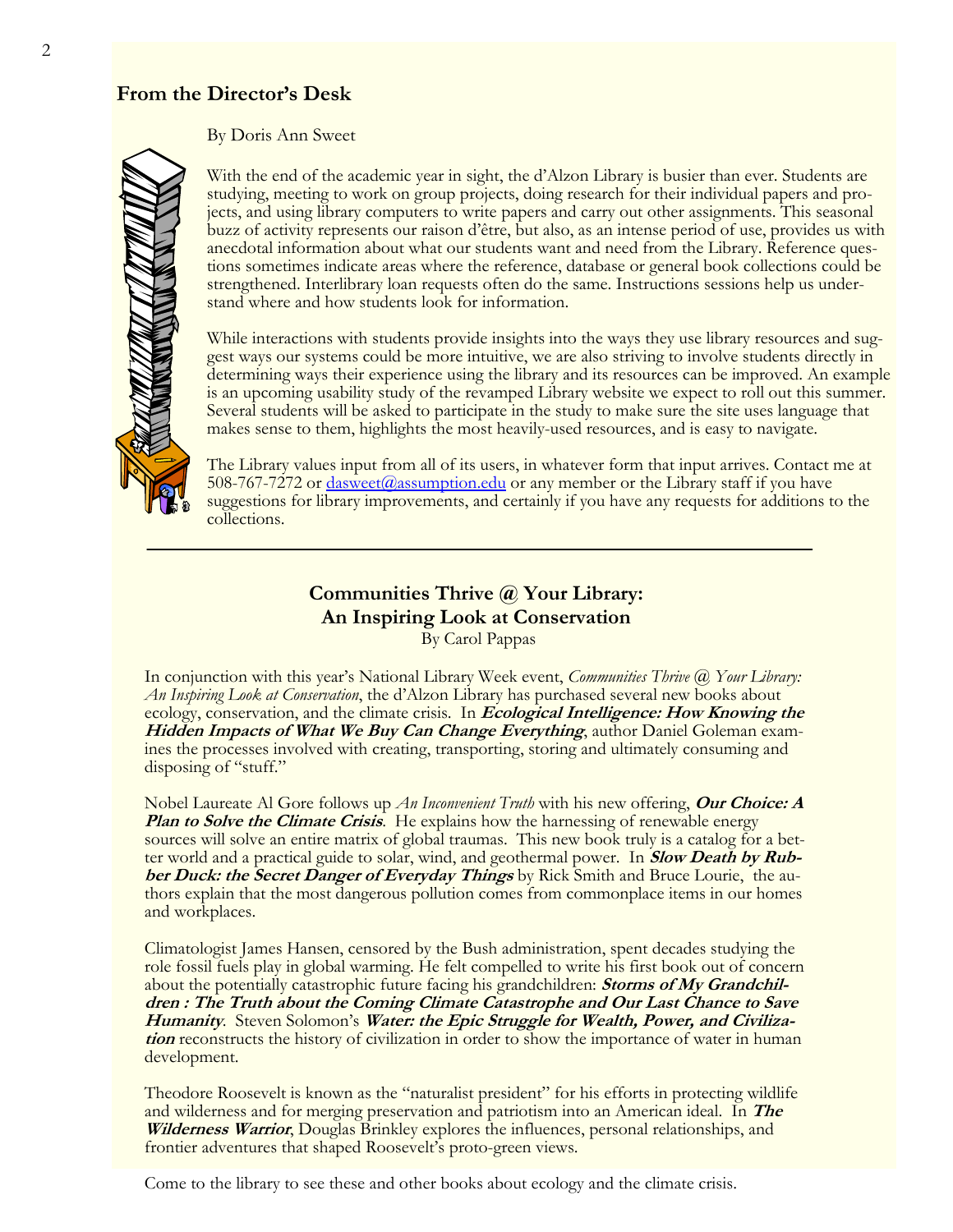<span id="page-2-0"></span>

#### **Final Exam Hours**

The d'Alzon Library will be open during final exams as follows:

Tuesday-Friday, May 4-7 8am-2am

> Saturday, May 8 8am-12am

Sunday, May 9 11am-2am

Monday-Tuesday, May 10-11 8am-4:30pm

#### **Good Luck!**



**Have a great summer!**

#### **New Staff**

By Doris Ann Sweet

We are thrilled to introduce two new staff members who began work at the d'Alzon Library on March 1. Kelly Jo Woodside is the new Head of Reference and Information Literacy Services, and Vivienne Anthony is Interlibrary Loan/Circulation Assistant.

Kelly comes from Simmons College, where she served as the Information Literacy Librarian and prior to that as the Career Services Librarian. She has also worked as a librarian at the New England School of Law and at Roxbury Community College. While attending the Graduate School of Library and Information-



Science at Simmons part-time, Kelly worked full-time as Director of Academic Advising and Assistant to the Dean of the College of Liberal Arts. In 2008, Kelly was one of 40 librarians selected from a nationwide pool to attend a week-long institute on information literacy sponsored by the Association of College and Research Libraries. Subsequently, as part of her work at the Simmons College Library, Kelly oversaw a college-wide process to develop a comprehensive mission and vision statement for information literacy. She also worked with faculty to redesign the information literacy components of Simmons's required first-year course. Welcome, Kelly! Kelly can be reached at 508 767-7020 or [kwoodside@assumption.edu.](mailto:kwoodside@assumption.edu)



Vivienne Anthony recently moved to the Worcester area from Pennsylvania, where she worked as a Library Assistant/Processor in the Oak Park Elementary—North Penn School District for eleven years. Her work included a wide range of responsibilities, including circulation, interlibrary loan and supervision of volunteer

workers. Prior to that, Vivienne worked in the medical field as a Dental Surgery Assistant and Periodontal Nurse. Vivienne has an Associate in Fine Arts degree from Montgomery County Community College, and enjoys painting in oil whenever she can. We are hoping she will be a future d'Alzon Arts exhibitor. Welcome, Vivienne! Vivienne can be reached at 508-767 7291 or [vanthony@assumption.edu.](mailto:vanthony@assumption.edu)



On March 23, 2010, Reference/ Information Literacy Librarian, Barrie Mooney, her husband, Matt, and their two daughters, Jordan and Ryann, welcomed twin baby boys, Stefan and Michael. **Congratulations, Barrie!!!!!!**

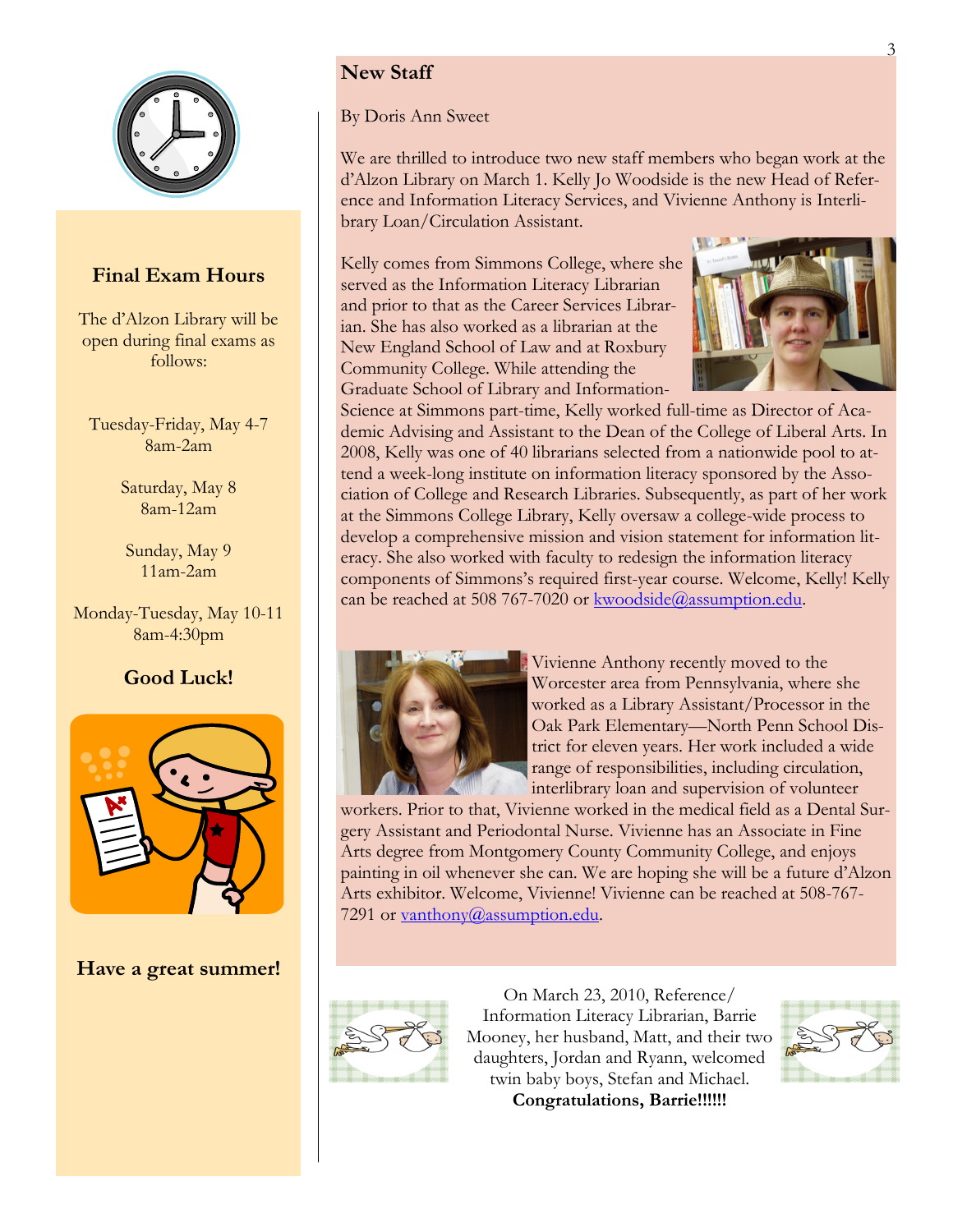#### <span id="page-3-0"></span>**Quirky Subject Headings**

By Mary Brunelle

Choosing to search the library catalog by subject can help you locate items in the library, but it is sometimes hard to know the correct subject term. Here are a few of our favorites from the Library of Congress:

#### **Human beings—Effect of climate on**

**Live food**

**Cat dolls**

**Moonquakes**

**Hurdy-gurdy music**

**Intrusive thoughts**

**Paper hat making**

**Dentists' bookplates** 

**Fear of contamination** 

**Animal clutches**

**Robot wrists**

**Slackers**

**Red light running**

**Parties for dogs**

And my #1 all-time favorite: **Posthumous marriage**

# **Melissa Theberge**



**Good-bye to Graduating Student Workers**

By Janice Wilbur

We have 9 students graduating this year, leaving the Library and Assumption College to continue on to their next venture. This time of year is always bittersweet for the library staff. We regret the students' leaving us but know they have great things ahead of them. The following is a list of the 2010 graduating students:

| Maureen Reynolds | Melissa Theberge | Courtney Crosby      |
|------------------|------------------|----------------------|
| Jon Cleary       | Kate O'Malley    | <b>Steve Grassey</b> |
| Alex Washburn    | Alicia Pinto     | Lauren Jigarjian     |

We asked the students to comment on their years at the library and at Assumption. The following are some remarks.

#### **Courtney Crosby**

My experience at the library has helped me to grow and realize my true potential. I have learned several things about myself since I was a freshman here at Assumption. Working during the daytime gave me a good work ethic in terms of time management when it came to completing ILL's and other projects. I always strove to finish as much of them as I could before my shift was over. There was such a sense of accomplishment when I was able to do that. I also noticed that my customer service skills started to improve as a result of helping students and staff locate materials or answer their questions. One thing that really helped me grow as a person was working the closing shift. I began to love the responsibility of closing the library and felt good inside knowing that others trusted me to do so. This is a quality that has helped me obtain several job interviews as I approach graduation. Over all I would not trade this experience for anything. I have enjoyed everything I have learned working at the library and feel it has helped me to grow during my time here at Assumption. I will truly miss working at the Emmanuel d'Alzon Library.

#### **Lauren Jigarjian**

Working at the library has been a great experience for me. I found that with my library training I was able to use the library resources effectively. Not only was I able to use the resources myself, but I was able to assist my friends and peers with any questions they would have. I enjoyed the friendly library staff, and always felt welcome. Working at the library has allowed me to make friends that I might not have made if I had not worked there. Overall, my four years working at the library was a pleasant and educational experience.

Working at the library has been a helpful experience. It has allowed me to be able to know how to use the resources and be able to help others with what I

> have learned from working here. By working here you are able to learn a few tricks about being able to research and find what you are looking for that you wouldn't necessarily know how to do. There is always something to do or someone to help so the hours you work are never boring. Working at the library has been a good experience.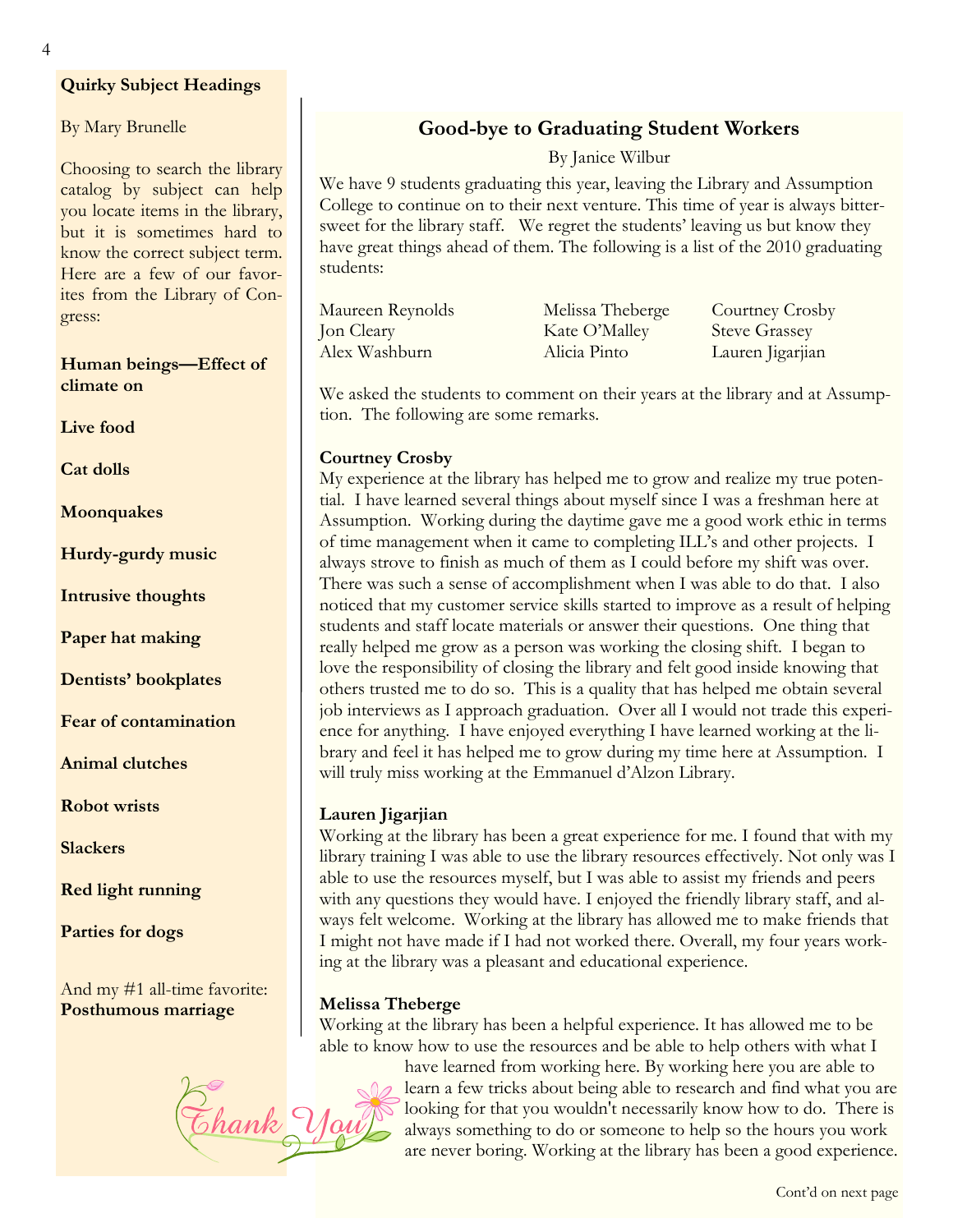#### <span id="page-4-0"></span>**d'Alzon by the Numbers**

By Liz Maisey



308 Books Written by Assumptionists in the Library's Collection

Forty-Seven

Books about Emmanuel d'Alzon in the Library's Collection



Cont'd from previous page

#### **Kate O'Malley**

Walking in as a shy freshman to Assumption College, it was comforting to know that I had a few close colleagues at the library that I could call my friends. Over the last four years, I consider these friends my family. I have been supported in several aspects of my life by these people, and I will have nothing but fond memories to look back on. One of the most important lessons I have learned while working at the library is team work. It takes a lot of people to run the library, and I don't think I would have enjoyed working so much if it wasn't for these people. In between classes I find myself in the back chatting with Janice and Larry or catching up with Barrie and Nancy. I spend long hours studying at the library when I have a perfectly good single in South. As my time at Assumption comes to an end, I am confident I will bring responsibility, maturity and a strong work ethic to whatever career I embark on. I wouldn't have been able to say that if I hadn't worked at the library, because these characteristics are what I observed and what I have learned over my four years as a work study student.

#### **Alex Washburn**

I really enjoyed working at the library over the years. The staff here is extremely supportive, understanding, nice, and easy to work with, which makes this place a pleasant environment to work. I also gained some useful skills, such as how to operate fax and copy machines, and my organizational, communication, and research skills improved while working here. It has truly been a positive work experience.

#### **Alicia Pinto**

Of all the buildings on campus, the Emanuel d'Alzon library has probably been the one I have spent the most amount of time in during my time at Assumption. It has been a place where I have gone to escape the activity of the dorms, worked as a work study student, begun all-nighters, had study parties, bonded with students from classes, listened to Larry the Librarian's infamous puns, procrastinated, worked hard and met friends. The Library has played an integral part in my college experience, and it is a place I will look back on and remember for the many memories I have made here. It is a place where I got involved on campus and met many great students as an employee and met many friendly and supportive staff as well. The library has been a wonderful place to work, and I know the time I spent there will help me be successful beyond Assumption in more ways than one.

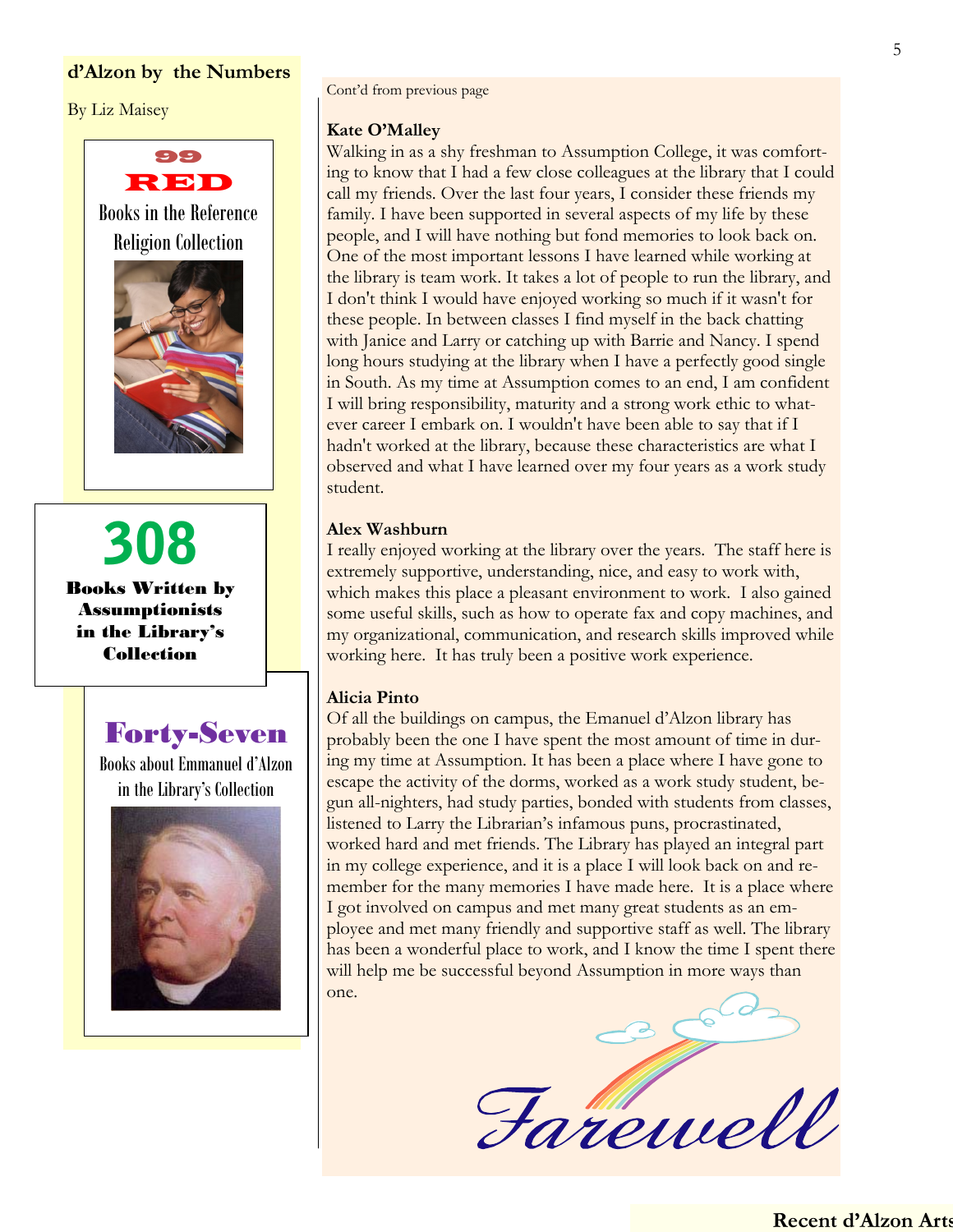

<span id="page-5-0"></span>By Joan O'Rourke

On Tuesday, March 2, we celebrated the opening of the *Exposing Through Disposing* series of sculptures by Lucy Marcigliano '91. The unique sculptures were created using objects once used in everyday life, many of which invoke a feeling of nostalgia. Items such as Pick-Up Sticks and the rolling eraser with the brush on the end are cleverly pieced together resulting in interesting sculptures that beg further examination. The artist's remarks were both interesting and entertaining. Lucy describes herself as an "experienced trash picker who delights in rescuing the unwanted." Members of the Assumption and greater Worcester communities enjoyed the exhibit.

The much anticipated D'Alzon Arts events featuring Assumption students were scheduled in April. The Student Poetry Reading occurred on Friday, April 16. We celebrated the poetry of Stephanie Giguere, Kristen Miller, Meghan Christensen, Matt Owens, Terry Stanford, Jonathan Bishop, Danielle Bean, Leslie Higgins, and other student poets.

The final exhibition of the year was the Senior Seminar Art Show. The show opened on Tuesday, April 20. Featured artists include Cathryn Cortesa, Lisa Corrigan Egan, Elaine Haapanen, Nick Nyca, Kate O'Malley, Dylan Ritchotte, and Vinny Yacuzzi, Jr. Thank you to all the students for sharing your artistic endeavors!

#### **Top Five Tips for Your Online Job Search**

By Kelly Jo Woodside

On April 12, the d'Alzon Library and the Office of Career Services co-presented a workshop on job search resources and strategies for graduating seniors and students seeking internships or summer employment. Following are some of the tips covered:

- 1. Learn more about your career options by using a career exploration tool such as the Occupational Outlook Handbook ([http://www.bls.gov/oco/\)](http://www.bls.gov/oco/) or the Massachusetts Career Information System ([http://](http://masscis.intocareers.org/) [masscis.intocareers.org/\).](http://masscis.intocareers.org/) You also can read through interesting job advertisements to learn more about responsibilities and qualifications common to a particular type of position or area of interest.
- 2. Try using RSS feeds or email alerts to help you keep track of job postings from different websites. RSS stands for "really simple syndication," and it lets you have new web content delivered to you via a feed reader such as Google Reader or Bloglines. To learn more about RSS, check out these videos: [http://](http://www.youtube.com/watch?v=0klgLsSxGsU) [www.youtube.com/watch?v=0klgLsSxGsU](http://www.youtube.com/watch?v=0klgLsSxGsU) and [http://www.timeatlas.com/tutorials/indeed.htm.](http://www.timeatlas.com/tutorials/indeed.htm)
- 3. Be sure to have a version of your resume formatted properly for electronic submission. The Riley Guide has guidelines at [http://www.rileyguide.com/eresume.html.](http://www.rileyguide.com/eresume.html) Looking for resume and cover letter samples online? Try Virginia Tech's career page at [http://tinyurl.com/yeurl6c.](http://tinyurl.com/yeurl6c)
- 4. Make sure you have a professional online presence! Search yourself on Google, Facebook, MySpace, You-Tube, and any other sites you've used regularly to be sure there is nothing you wouldn't want potential employers to see. Also, be sure to use a professional email address for employment correspondence (such as [zacharysmith@gmail.com,](mailto:zacharysmith@gmail.com) not the [zakster@gmail.com\).](mailto:zakster@gmail.com)
- 5. Looking for a job in the local area? Try the job postings on the *Worcester Telegram and Gazette* site at [http://](http://www.worcesterworks.com/) [www.worcesterworks.com/](http://www.worcesterworks.com/) or the *Boston Globe* site at [http://www.boston.com/jobs/?p1=GN\\_Jobs.](http://www.boston.com/jobs/?p1=GN_Jobs) (The *Globe* has jobs for Central Massachusetts, as well as Boston and other regions.)

For more information about these tips and resources, contact me in the d'Alzon Library at [kwood](mailto:kwoodside@assumption.edu)[side@assumption.edu.](mailto:kwoodside@assumption.edu) And be sure to visit the Office of Career Services ([http://www1.assumption.edu/](http://www1.assumption.edu/stulife/studev/careerservices/default.php) [stulife/studev/careerservices/default.php\)](http://www1.assumption.edu/stulife/studev/careerservices/default.php) for help with all aspects of your job search!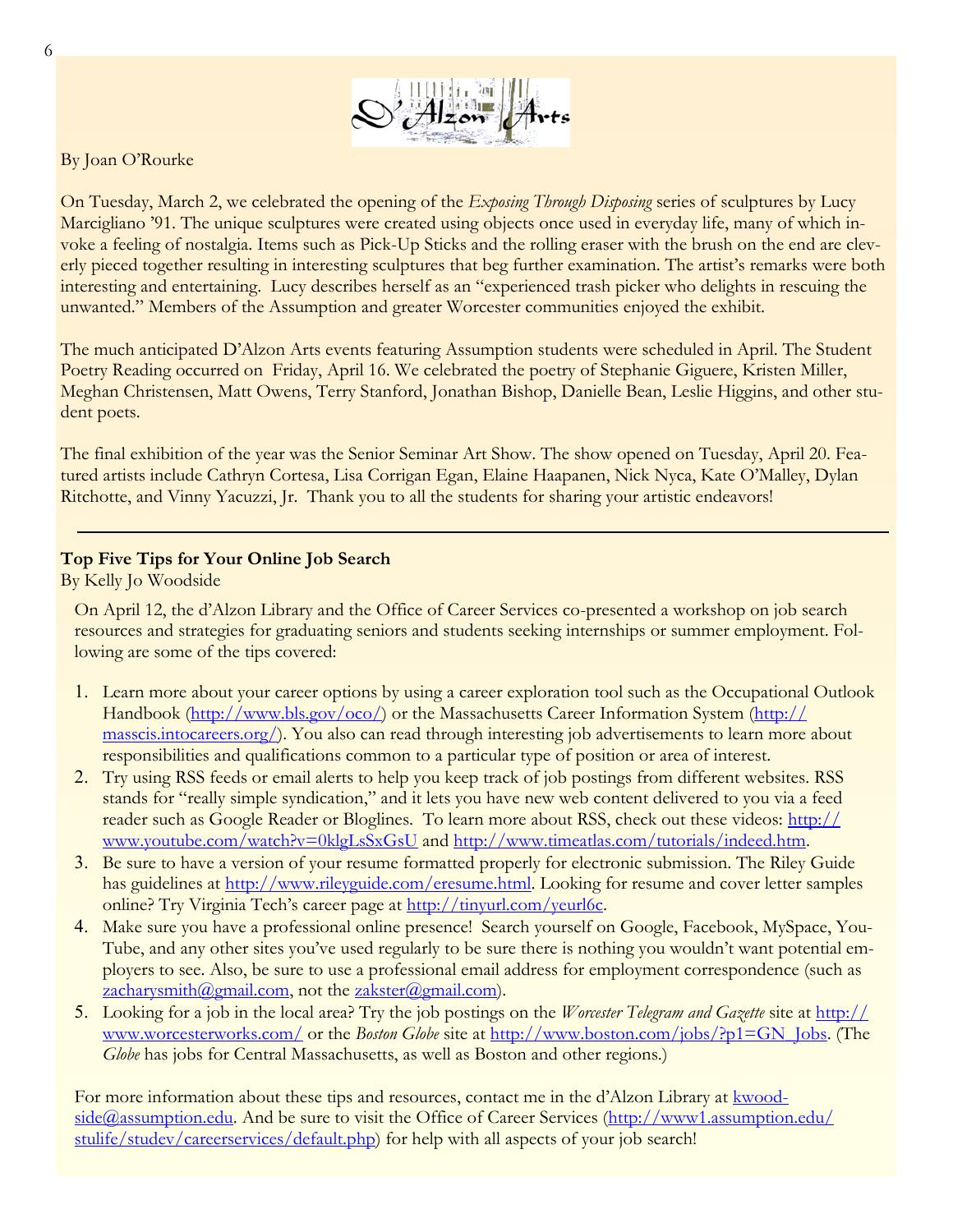#### <span id="page-6-0"></span>**Reintegrating Man**

By Julie O'Shea

On April 9-10, Assumption College hosted a conference entitled **Reintegrating Man: The Spirit of French Catholicism in America**. Various speakers addressed the influence of prominent 20<sup>th</sup>-century French authors including Charles Peguy, Paul Claudel, Francois Mauriac, Jacques Maritain, and Etienne Gilson, on famous American writers like Flannery O'Connor, Walker Percy and Caroline Gordon.

In conjunction with the conference, the Emmanuel d'Alzon Library created a display of books by these authors just inside the first floor Reading Room.



#### **Take a look at...**

#### **[Hispanic American Periodical Index \(HAPI\)](http://hapi.ucla.edu/web/index.php?token=08731a6522cbfceb1bceb9d2c875bd11C:/Users/naosullivan/Documents/ACRL%20NEC%20Packet%20Info.docx)**

This recently-acquired database contains over 275,000 journal article citations about Central America, South America, the Caribbean, Mexico, Brazil, and Hispanics/Latinos in the United States.

#### **[Research Guides](http://emmanueldalzonlibrary.wordpress.com/)**

The research guides have been updated to help with your research. You will find recommended books, databases and websites for each subject, links to citation help, and database tutorials. Click on Research Guides on the library [homepage.](http://www1.assumption.edu/dept/Library/libraryindex.html)





The Library is accepting donations of gentlyused books for our 7th Annual Book Sale this September.

> Please send books to the Library Attention: Julie O'Shea

7